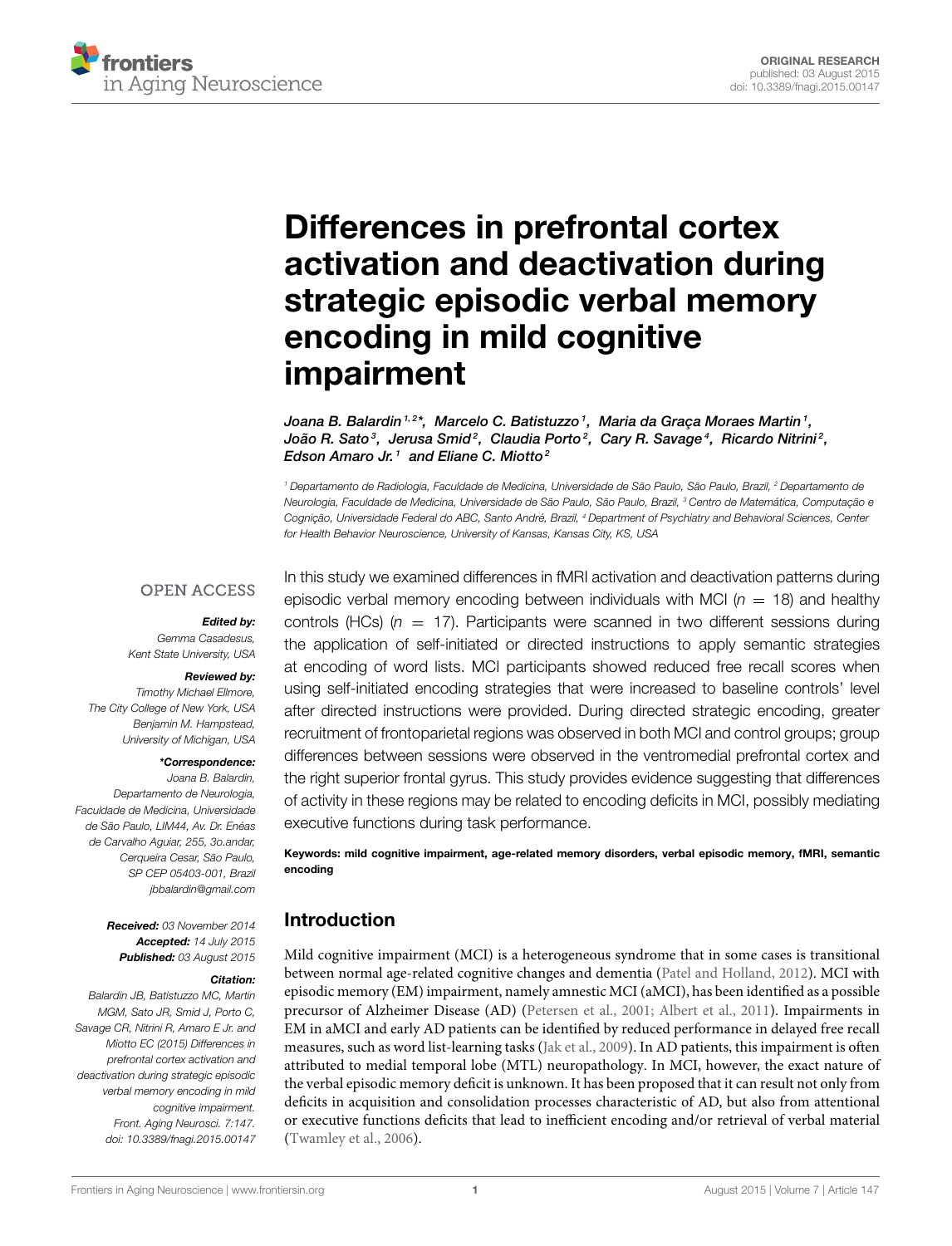Prior fMRI studies of memory in aMCI have produced mixed results of decreased and increased hippocampal activation that seems to result from the large variability between studies in disease classification and severity as well as in the characteristics of the memory tasks (for a review see [Dickerson and Sperling,](#page-8-2) [2008\)](#page-8-2). Specifically, studies examining verbal memory encoding processes have also reported inconsistent activation patterns in frontoparietal regions in MCI relative to controls (Hämäläinen et al., [2007;](#page-8-3) [Dannhauser et al., 2008;](#page-8-4) [Clément and Belleville,](#page-8-5) [2010\)](#page-8-5). There is also evidence suggesting that these group differences may be modulated by task characteristics, since individuals with MCI and clinical AD exhibited less suppression of the so-called default mode network regions than healthy older adults in response to increases in task demands during, for example, working memory encoding [\(Lustig et al., 2003;](#page-9-3) Buckner et al., [2008;](#page-8-6) [Kochan et al., 2010\)](#page-9-4).

Despite the above contributions to the identification of the neural substrates underlying memory impairment in MCI, an aspect still not investigated is the contribution of the cognitive strategies adopted by MCI subjects to perform episodic verbal learning tasks. It has been demonstrated that older adults are not as able as young subjects in using spontaneous verbal learning strategies during word-list learning tasks in order to improve episodic memory recall [\(Fernandes and Grady, 2008\)](#page-8-7), and that this pattern tends to deteriorate along the MCI-AD continuum [\(Ribeiro et al., 2007;](#page-9-5) [Hutchens et al., 2012\)](#page-8-8). At least in cognitively healthy older adults, the provision of semantic elaboration strategies during intentional verbal encoding was shown to be effective in improving memory performance and inducing increases in ventrolateral PFC activation, a region that was initially under-recruited (i.e., decreased fMRI activation) in comparison to young adults [\(Logan et al., 2002\)](#page-9-6). However, it is unknown whether similar cognitive mechanisms would operate in the presence of episodic learning impairment that may be accompanied by subclinical neuropathology in memoryrelated regions, such as in MCI. Findings from memory strategictraining studies in MCI show that increased activation of prefrontal, temporal, and parietal regions were associated with improved memory performance for word-lists [\(Belleville et al.,](#page-8-9) [2011\)](#page-8-9) and face-name associations [\(Hampstead et al., 2011\)](#page-8-10), suggesting a possible malleability of changes in cognitive and neural processing in this population.

In the present study we therefore investigated the neural correlates of differences in verbal learning strategy application during episodic memory encoding in MCI and age-matched healthy controls (HCs). Different levels of strategic processing were manipulated during unconstrained intentional encoding of word lists and after an explicit, direct instruction to apply a semantic encoding organizational strategy. We predicted that, relative to the unconstrained intentional encoding condition, both control and MCI groups would exhibit increases in memory and strategic performance after the explicit orientation to apply the semantic organizational strategy that would be paralleled by increased recruitment of frontoparietal network regions during episodic verbal encoding. We also investigated whether the MCI group would exhibit patterns of overactivation in frontoparietal network regions and/or impaired suppression (i.e., less deactivation) in DMN regions compared to controls during verbal episodic encoding after the explicit orientation to apply the semantic learning strategy.

# Materials and Methods

# **Participants**

A total of 18 MCI patients and 17 HCs, all right handed, were included in the study (demographic and neuropsychological profile are given in **[Table 1](#page-2-0)**). The MCI patients were recruited from a specialized Alzheimer's disease clinic (CEREDIC) and in the Behavioral Neurology section at the Hospital das Clínicas, University of Sao Paulo, Sao Paulo, Brazil. Patients with MCI were diagnosed using the criteria suggested by Petersen (Petersen et al., [2001\)](#page-9-1), which was operationalized in our study as the following: presence of memory complaint corroborated by an informant, performance of at least 1 SD below the mean adjusted by age on the Rey Auditory Verbal Learning Test (RAVLT) adapted to the Brazilian elderly population [\(Malloy-Diniz et al.,](#page-9-7) [2007\)](#page-9-7), normal general cognitive function assessed by Mini-Mental State Examination (adjusted for age and education) [\(Brucki et al., 2003\)](#page-8-11) and no impairment in activities of daily living. Given our interest in including individuals at the very early stages of the MCI spectrum, the threshold for determining memory impairment was 1 SD below the age norms instead of the more conventional criteria of 1.5 SD, on the delayed recall of the RAVLT. In addition, to be included in the study, each participant had to receive a consensus diagnosis (Winblad et al., [2004\)](#page-9-8) incorporating clinical history, medical records, laboratory evaluation, and neuroimaging exams by an evaluating physician and a neuropsychologist from the team. The HCs were independently functioning members of the community and did not meet MCI criteria. Exclusion criteria included presence of intracranial lesion detected in the structural MRI visually checked by a neuroradiologist (i.e., evidence of ischemic or hemorrhagic stroke or space-occupying lesions; small foci of T2 hyperintensities were not excluded, but were classified qualitatively), any type of dementia or any other type of disease that might impair cognitive function (e.g., depression), and current or past alcohol or drug abuse. Participants were excluded also on factors based on MRI contraindications such as metallic implants and claustrophobia. All subjects had normal vision or that corrected to the normal standard by the use of MRIcompatible eyeglasses. The study was approved by the local ethics committee (CAPPesq 0349/09) and the patients signed a written informed consent form prior to their inclusion in the study.

# fMRI Experimental Paradigm and Procedure

Participants were scanned in two fMRI sessions, being described here as spontaneous and directed encoding conditions, distinguished by an explicit guidance on how to apply semantic clustering during intentional verbal encoding. The fMRI word list learning paradigm consisted of alternating blocks of encoding and resting baseline conditions. The encoding blocks required subjects to read silently and intentionally memorize lists of concrete nouns visually presented on the screen for subsequent recall. Two different sets of lists were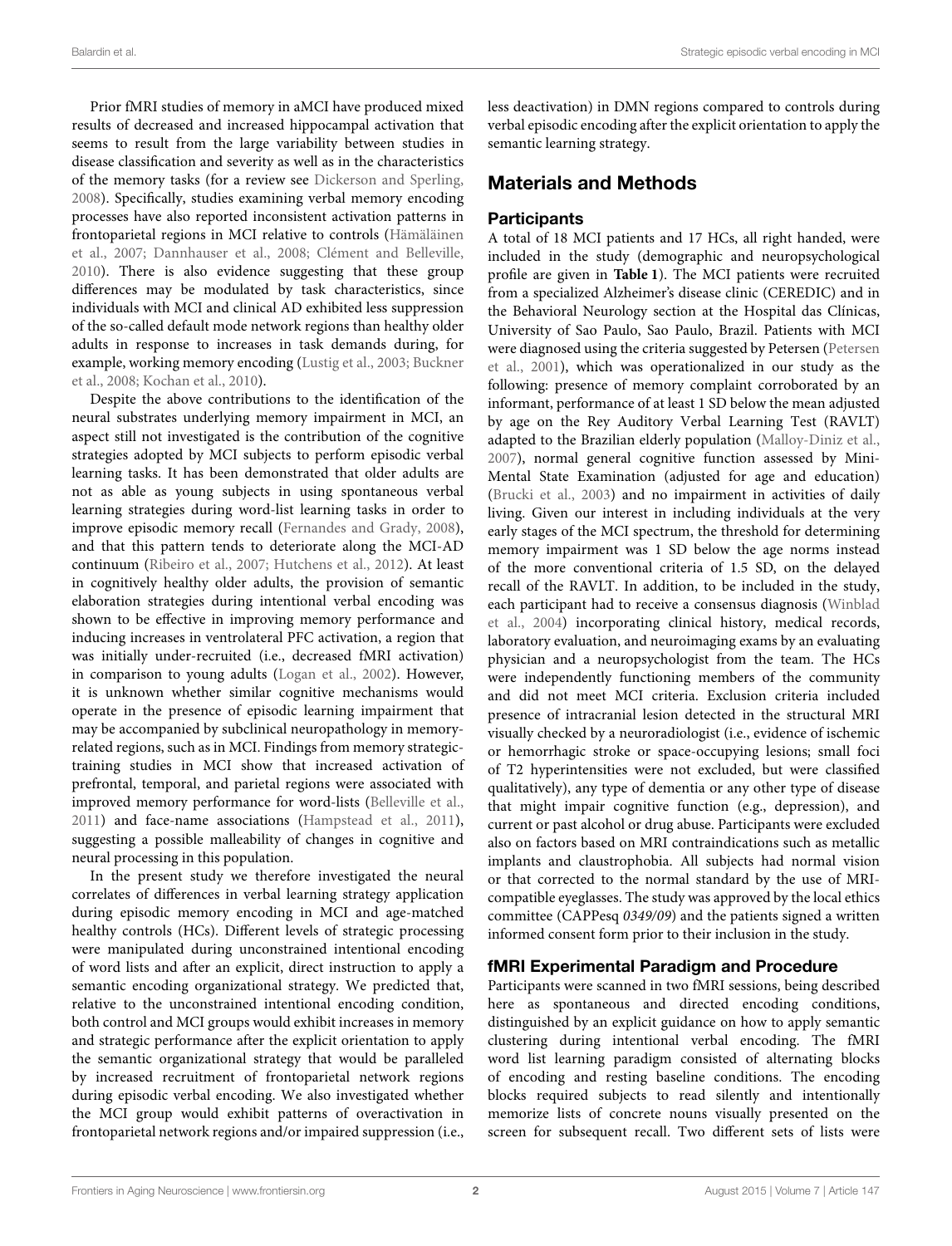<span id="page-2-0"></span>

|                                       | Controls $(n = 17)$ | <b>MCI</b> ( $n = 18$ ) | p-values |
|---------------------------------------|---------------------|-------------------------|----------|
| Age                                   | 68.25 (1.54)        | 69.50 (1.91)            | 0.652    |
| Education                             | 11.19 (1.35)        | 9.20(1.13)              | 0.332    |
| Sex                                   | 8M/9F               | 8M/10F                  | 0.870    |
| Fazekas score-DWM                     | 1.21                | 1.5                     | 0.107    |
| Fazekas score-PVWM                    | 1.38                | 1.15                    | 0.375    |
| <b>GDS</b>                            | 1.25(0.38)          | 1.69(0.41)              | 0.444    |
| Pfeffer                               | 0.27(0.2)           | 2.19(0.52)              | 0.002    |
| <b>MMSE</b>                           | 28.33 (0.37)        | 27.06 (0.53)            | 0.167    |
| Paragraph immediate recall<br>(WMS-R) | 26.36 (1.60)        | 20.61 (2.10)            | 0.053    |
| Paragraph delayed recall<br>(WMS-R)   | 24.36 (1.44)        | 9.06(1.59)              | < 0.001  |
| RAVLT immediate total recall          | 46.60 (2.89)        | 27.94 (2.22)            | < 0.001  |
| RAVLT immediate recall                | 9.80(0.67)          | 5.24(0.59)              | < 0.001  |
| RAVLT delayed recall                  | 9.44(0.65)          | 4.41 (0.46)             | < 0.001  |
| Digit span forward (WAIS)             | 7.17(0.52)          | 5.06(0.34)              | 0.002    |
| Digit span backward (WAIS)            | 5.42(0.41)          | 3.06(0.14)              | < 0.001  |
| Rey figure (copy)                     | 31.50 (1.24)        | 30.69 (1.22)            | 0.649    |
| Rey figure (recall)                   | 14.62 (1.78)        | 8.63(1.71)              | 0.024    |
| Stroop (time on third plate)          | 31.77 (2.28)        | 43.39 (5.31)            | 0.045    |
| Verbal fluency (supermarket,<br>MDRS) | 24.64 (2.53)        | 17.79 (1.40)            | 0.020    |
| Verbal fluency (FAS)                  | 38.33 (2.61)        | 27.24 (3.42)            | 0.024    |
| Boston naming                         | 54.07 (1.20)        | 48.83 (2.18)            | 0.020    |
|                                       |                     |                         |          |

Results are expressed as mean (SE).

DWM, deep white matter; PVWM, peri-ventricular white matter; GDS, Geriatric Depression Scale; MDRS, Mattis Dementia Rating Scale; MMSE, Mini-Mental State Examination; WMS-R, Wechsler Memory Scale Revised; WAIS, Wechsler Adult Intelligence Scale.

used. One included lists formed by 16 words grouped into four semantic categories of four words each (SR list, ex. fruits, musical instruments, vegetables, tools). The general approach to manipulating semantic organization was modeled closely on the CVLT, which is a well-characterized clinical measure of strategic verbal memory [\(Delis et al., 1998\)](#page-8-12). The other set was formed by 16 words that were not semantically related to one another (UR list). Word lists were balanced for word length and their validity in prompting significant differences in semantic clustering was tested in previous studies (for a more detailed description, see [Savage et al., 2001;](#page-9-9) [Miotto et al., 2006\)](#page-9-10). During the encoding blocks, each word was presented for 2.06 s. Words from the SR list were presented so that no two words from the same semantic category occurred consecutively, thus requiring active semantic and executive processing to clustering on subsequent free recall. Encoding blocks of each list condition were alternating with a 12 s resting baseline in which participants were oriented to fix the gaze into a cross in the center of the screen. Each word list block repeated three times through one run, in each fMRI session. To perform the spontaneous fMRI session, participants were not instructed about the semantic organization of the words in the lists beforehand or given any practice with related lists. Therefore, any grouping by category observed in the subsequent free recall at the end of this fMRI acquisition was presumed to be self-initiated by the subject. At

the end of the spontaneous session, participants were taken to a different room and given a period of instructions and practice to apply semantic organizational strategies to a set of five different word lists. Subjects were equally instructed to organize the words into categories and to retrieve them according to their category. The practice period had occurred during a limited time (i.e., up to 30 min) until each participant was able to apply the categorization strategy to at least three different word lists. All participants were able to learn and apply the semantic strategies. Immediately after practicing the application of the strategy, participants were scanned again using the same type of paradigm as in the first session, except for the use of new set of word lists and the explicit instruction to apply semantic clustering. The presentation order of the words in each list was randomized and block conditions were counterbalanced within fMRI sessions, across participants. Free recall (i.e., total number of words from the SR list correctly recalled) were assessed offline, immediately after each fMRI session. Semantic clustering index scores were defined as the consecutive recall of two words from the same category. They reflected the proportion of clustered responses out of the total possible clusters defined as follows: clusters/(words recalled-categories recalled). The serial clustering score was defined as follows: clusters/(words recalled–1). Recognition was also assessed outside the scanner. Stimulus presentation and response recording were performed with E-Prime 1.0 software (Psychology Software Tools). Visual stimuli presentation was projected through a magnetic shielded glass window to a screen inside the scanner room and was synchronized with image acquisition.

#### Scanning

The fMRI acquisition was based on T2<sup>∗</sup> -weighted echo planar (EPI GRE) images for the whole brain acquired in a 3 Tesla Philips Achieva system with an eight-channel head coil. The acquisitions parameters were:  $TR = 3000$  ms,  $TE = 30$  ms,  $40$ slices, 3 mm slice thickness, 0.3 mm slice gap,  $FOV = 240$  mm<sup>2</sup> and matrix 64  $\times$  64, 3 mm<sup>3</sup> voxels, with 94 volumes per run. Functional acquisitions were preceded by four dummy scans to ensure steady-state magnetization. A T1-weighted structural image (voxel size:  $1 \text{ mm}^3$ ) was acquired before the functional sessions for coregistration with the fMRI data and to exclude brain pathology. In particular, white matter lesions were analyzed according to the Fazekas Score [\(Fazekas et al., 1987\)](#page-8-13).

#### Data Analysis

Data processing and statistical analyses were conducted using FSL [\(www.fmrib.ox.ac.uk/fsl/\)](www.fmrib.ox.ac.uk/fsl/) [\(Smith et al., 2004\)](#page-9-11). Functional volumes were processed by movement correction (MCFLIRT), spatial smoothing (FWHM  $=$  5 mm) and spatial normalization to standard space (affine, 12 DoF). Time-series from each voxel were high-pass filtered with a cut-off period of 1/100 Hz to remove signal drift and low-frequency noise. Statistical maps of activity at the individual level were calculated using the general linear model (GLM) using FILM routines [\(Woolrich et al.,](#page-9-12) [2004\)](#page-9-12), which is based on semi-parametric estimation of residuals autocorrelation. Each block (SR and UR) was modeled using a boxcar function convolved with a gamma-derived hemodynamic response function (standard deviation of 3 s, mean lag of 6 s),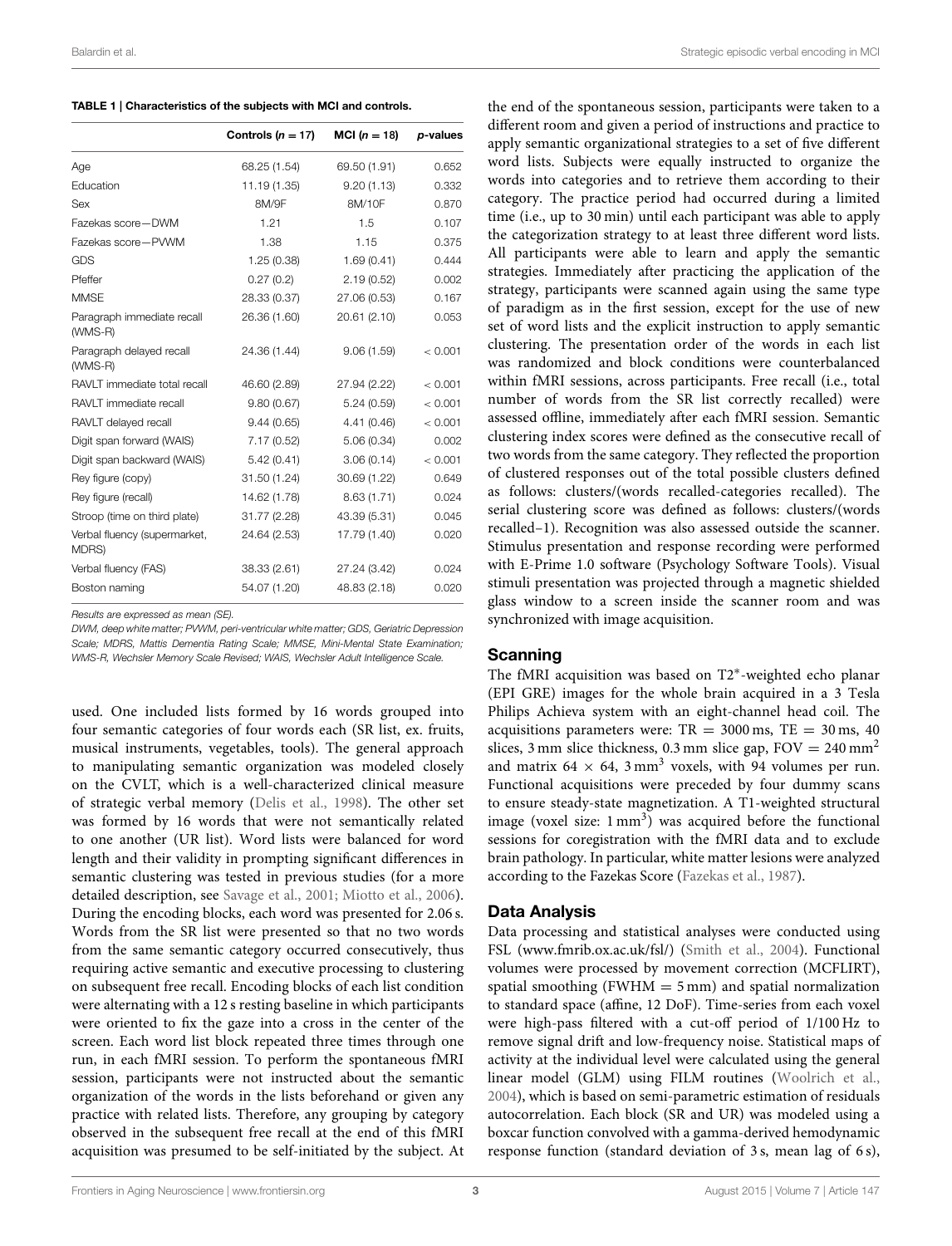and the contrasts  $SR$  > fixation and  $UR$  > fixation were estimated for each participant. In a preliminary analysis, these contrasts were then entered into a second-level analysis to test if there were a main effect of list (SR, UR) or a list\*session (spontaneous, directed) interaction, in order to identify regions whose activation increased or decreased between sessions, more for the SR contrast than the UR contrast. There were no brain regions that showed a significant interaction or a main effect of list. The remaining analyses focused only in the contrast SR > fixation, giving the sensitivity of the SR word list in prompting measurable semantic clustering scores.

Differences between the two encoding conditions were initially examined in each group separately. The effect of the explicit orientation to apply the semantic learning strategy in activation (directed > spontaneous) and deactivation (spontaneous > directed) between sessions were identified using a paired  $t$ -test. To answer the primary aim of this study (i.e., understanding the contribution of differences in verbal learning strategic processing between normal controls and MCI during episodic memory encoding), the interaction group (MCI, control)<sup>∗</sup> session (spontaneous, directed) was examined, using free recall score as a covariate to control for the possibility that activation differences between groups could reflect only the performance differences between groups. To further explore the relation between differences in sessionrelated changes in activation and strategic performance behavior, the change in semantic clustering index for each participant (directed—spontaneous,  $\Delta$  strategy session) was regressed on the corresponding change in BOLD activation  $(\Delta$  BOLD session). For this, a map was created in a second-level analysis subtracting the map associated with the encoding of the SR list at the spontaneous session from the directed session for each participant. To verify whether there was a difference in brainbehavior correlation patterns between groups, the interaction group<sup>\*</sup> $\Delta$  strategy session was examined. All the statistical images were thresholded by using Gaussian random field-based cluster inference with a threshold of  $Z > 2.3$  at the voxel level and a corrected cluster significance threshold of  $P < 0.05$ .

# Results

#### Neuropsychological and Behavioral Data

**[Table 1](#page-2-0)** shows participants demographic and neuropsychological characteristics. There were no differences in age, years of formal education, socioeconomic status, and Fazekas score between groups. Subjects with MCI showed, as expected, a pattern of mild neuropsychological deficits relative to controls, particularly in the domain of memory. There were statistically significant differences in the mean scores between groups in the word list (RAVLT) and prose passages recall (WMSR), visual memory recall (Rey Figure), semantic and phonemic verbal fluency tests (Mattis), in the forward and backward digit span subtest (WAIS III), and in the Boston naming test. The groups were matched on qualitative measures of cerebrovascular integrity (e.g., white matter hyperintensities).

Behavioral performance in the word list learning paradigm related to the spontaneous and the directed fMRI sessions (**[Table 2](#page-3-0)**) was analysed with two (session)  $\times$  two (group)  $\times$ two (list) repeated measures ANOVA (**[Table 2](#page-3-0)**). A significant session effect was observed,  $[F(1, 33)] = 20.766, p < 0.001]$ , as both groups improved their free recall from the spontaneous to the directed session, after instructions to apply the semantic encoding strategy. There was also a significant list effect  $[F_{(1, 33)} = 115.447, p \, < \, 0.001]$ , showing better performance for the SR than the UR list. Controls recalled more words than MCI, independently of the list type and session  $[F(1, 33)] = 13.923$ ,  $p = 0.001$ ]. Post-hoc analysis indicated that MCI free recall performance after the orientation session to apply the semantic encoding strategy became similar to the controls performance at the spontaneous session  $[t_{(33)} = -1.18, p = 0.272]$ .

A two (group)  $\times$  two (session) repeated measures ANOVA on the semantic clustering score revealed a significant session effect  $[F_{(1, 33)} = 28.859, p \lt 0.001]$ , indicating that both groups recalled a great number of clustered words after the explicit orientation to apply the verbal learning strategy than using self-initiated encoding strategies. The mean number of clusters generated by MCI patients was lower than the performed by controls in both sessions  $[F(1, 33)] =$ 4.275,  $p = 0.047$ , as expected from their lower recall performances relative to controls. Mean recognition scores indicated above chance level of performance for both groups (**[Supplementary Material Table S1](#page-8-14)**).

#### fMRI Results

#### Brain Activation Related to Changes in the Application of the Semantic Encoding Strategy Across Sessions—Within-group Comparisons

We first assessed differences in verbal learning strategy application across sessions in fMRI activation and deactivation during episodic encoding of word lists separately for each group (**[Table 3](#page-4-0)**, **[Figure 1](#page-5-0)**). Increased activation during encoding after the explicit orientation to apply the verbal organizational learning strategy (directed > spontaneous) were observed in both the MCI and control group in clusters encompassing portions of the left middle frontal gyrus (midDLPFC), inferior frontal gyrus (VLPFC) dorsal premotor cortex, and posterior parietal cortex (PPC), in the angular gyrus and within intraparietal sulcus (IPS) borders. Decreased activation (directed < spontaneous, **[Supplementary Material Figure S1](#page-8-15)**) was observed in a set of clusters within the right superior frontal gyrus, the vmPFC, left

<span id="page-3-0"></span>TABLE 2 | Free recall and semantic clustering performance relative to the spontaneous and the directed sessions.

|                    |              | Controls        | <b>MCI</b>         |                 |  |  |
|--------------------|--------------|-----------------|--------------------|-----------------|--|--|
| Spontaneous        |              | <b>Directed</b> | <b>Spontaneous</b> | <b>Directed</b> |  |  |
| <b>FREE RECALL</b> |              |                 |                    |                 |  |  |
| <b>SR</b>          | 7.53 (0.575) | 9.41(0.810)     | 4.77 (0.583)       | 6.38(0.813)     |  |  |
| UR                 | 3.58(0.496)  | 3.29(0.496)     | 1.33 (0.489)       | 2.278 (0.424)   |  |  |
| Clustering index   | 0.242(0.053) | 0.452(0.052)    | 0.182(0.051)       | 0.447(0.050)    |  |  |
| Number of clusters | 3.23(0.390)  | 4.58 (0.575)    | 1.55 (0.379)       | 3.77(0.537)     |  |  |

Results are expressed as mean (SE).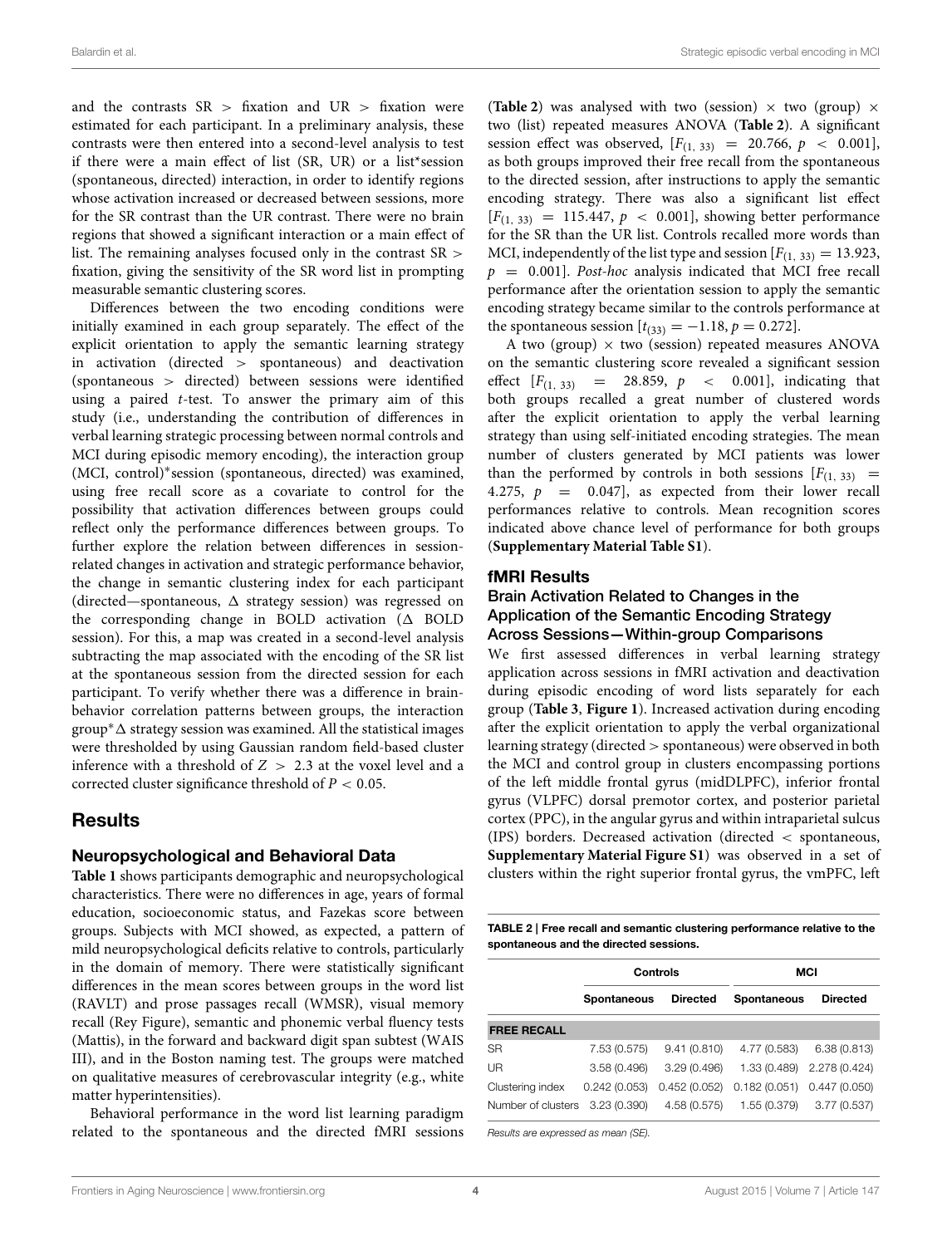| Contrast                 | Region                           | Side        | <b>MNI</b> coordinates |              |       | <b>Size</b> | Cluster p-values |          |
|--------------------------|----------------------------------|-------------|------------------------|--------------|-------|-------------|------------------|----------|
|                          |                                  |             | x                      | У            | z     |             |                  |          |
| $Directed$ > spontaneous |                                  |             |                        |              |       |             |                  |          |
| controls                 | <b>VLPFC</b>                     |             |                        |              |       |             | 2131             | < 0.0001 |
|                          | Inferior frontal gyrus (BA 44)   | L           | $-42$                  | 10           | 32    | 4.6         |                  |          |
|                          | Inferior frontal gyrus (BA 45)   | Г           | $-46$                  | 24           | 24    | 4.25        |                  |          |
|                          | midDLPFC                         |             |                        |              |       |             | 1021             | < 0.0001 |
|                          | Middle frontal gyrus (BA 46)     | L           | $-36$                  | 0            | 54    | 4.04        |                  |          |
|                          | Precentral gyrus (BA 6)          | L           | $-42$                  | 0            | 32    | 4.17        |                  |          |
|                          | Posterior parietal cortex        |             |                        |              |       |             | 977              | < 0.0001 |
|                          | Intraparietal sulcus (BA 7)      | L           | $-24$                  | $-70$        | 48    | 4.27        |                  |          |
|                          | Angular gyrus (BA 40)<br>Pre-SMA | L           | $-34$                  | $-58$        | 40    | 3.58        | 545              | 0.0032   |
|                          | Superior frontal gyrus (BA 6)    | L           | $-6$                   | $\mathbf{2}$ | 58    | 4.66        |                  |          |
|                          | Cingulate gyrus (BA 32)          | R           | 6                      | 20           | 36    | 3.86        |                  |          |
|                          | Cerebelum                        | L           | $-40$                  | $-76$        | $-26$ | 4.27        | 412              | 0.0021   |
| <b>MCI</b>               | <b>DLPFC</b>                     |             |                        |              |       |             | 1416             | < 0.0001 |
|                          | Middle frontal gyrus (BA 9)      | L           | $-42$                  | 8            | 50    | 3.95        |                  |          |
|                          | Middle frontal gyrus (BA 46)     | L           | $-44$                  | 44           | 12    | 3.82        |                  |          |
|                          | Inferior frontal gyrus (BA 47)   | L           | $-46$                  | 38           | 6     | 3.44        |                  |          |
|                          | Inferior frontal gyrus (BA 47)   | L           | $-52$                  | 18           | 0     | 3.71        |                  |          |
|                          | Left temporoparietal cortex      |             |                        |              |       |             | 1003             | < 0.0001 |
|                          | Intraparietal sulcus superior    | L           | $-28$                  | $-62$        | 32    | 4.56        |                  |          |
|                          | Angular gyrus (BA 39)            | L           | $-34$                  | $-70$        | 38    | 4.45        |                  |          |
|                          | Superior temporal gyrus (BA 22)  | L           | $-42$                  | $-50$        | 22    | 3.27        |                  |          |
|                          | Right temporo-parietal           |             |                        |              |       |             | 654              | 0.00015  |
|                          | Supramarginal gyrus (BA 40)      | R           | 42                     | $-52$        | 32    | 3.51        |                  |          |
|                          | Middle temporal gyrus (BA 39)    | R           | 40                     | $-62$        | 32    | 3.48        |                  |          |
|                          | Precuneus(BA 7)                  | R           | 32                     | $-62$        | 42    | 3.44        |                  |          |
| Directed < spontaneous   |                                  |             |                        |              |       |             |                  |          |
| controls                 | Precuneus/Posterior cingulate    |             |                        |              |       |             | 1894             | < 0.0001 |
|                          | Posterior cingulate (BA 30)      | L           | $-16$                  | $-66$        | 12    | 3.97        |                  |          |
|                          | Precuneus (BA 7)                 | L           | $\mathsf{O}\xspace$    | $-54$        | 46    | 3.83        |                  |          |
|                          | mPFC                             |             |                        |              |       |             | 1710             | < 0.0001 |
|                          | Superior frontal gyrus (BA 10)   | R           | 12                     | 54           | $-4$  | 4.37        |                  |          |
|                          | Anterior cingulate gyrus (BA 24) | R           | $\circ$                | 36           | 8     | 3.77        |                  |          |
|                          | Inferior temporal                |             |                        |              |       |             | 896              | < 0.0001 |
|                          | Inferior parietal lobule (BA 39) | R           | 50                     | $-48$        | 24    | 4.16        |                  |          |
|                          | Supramarginal gyrus (BA 40)      | R           | 60                     | -50          | 30    | 3.69        |                  |          |
|                          | Middle temporal gyrus (BA 21)    | R           | 52                     | $-56$        | 6     | 3.34        |                  |          |
|                          | Superior temporal gyrus (BA 22)  | R           | 52                     | $-44$        | 10    | 3.26        |                  |          |
|                          | Superior temporal                |             |                        |              |       |             | 619              | 0.0012   |
|                          | Middle temporal gyrus (BA 21)    | $\mathsf R$ | 64                     | $-6$         | $-16$ | 3.74        |                  |          |
|                          | Superior temporal gyrus (BA 22)  | $\mathsf R$ | 56                     | $-26$        | 8     | 3.72        |                  |          |
|                          | Superior frontal                 |             |                        |              |       |             | 528              | 0.004    |
|                          | Superior frontal gyrus (BA 9)    | $\mathsf R$ | 24                     | 40           | 46    | 3.77        |                  |          |
|                          | Middle frontal gyrus (BA 46)     | $\mathsf R$ | 26                     | 46           | 30    | 3.35        |                  |          |
|                          | OFC                              |             |                        |              |       |             | 421              | 0.0171   |
|                          | Middle orbital gyrus (BA11)      | $\mathsf R$ | 18                     | 16           | $-22$ | $3.5\,$     |                  |          |
|                          | Rectus gyrus (BA 11)             | L           | $-6$                   | 6            | $-22$ | 3.1         |                  |          |
| <b>MCI</b>               | Parieto-occipital                |             |                        |              |       |             | 710              | < 0.0001 |
|                          | Lyngual gyrus (BA 18)            | L           | $-2$                   | $-100$       | $-4$  | 3.65        |                  |          |
|                          | Cuneus (BA 17)                   | L           | $-6$                   | $-98\,$      | 8     | 3.6         |                  |          |
|                          | Cuneus (BA 17)                   | $\mathsf R$ | 6                      | $-92$        | 26    | 3.38        |                  |          |

<span id="page-4-0"></span>TABLE 3 | Statistical information of significant clusters highlighted when comparing the BOLD response between the spontaneous and directed use of learning strategies during word list encoding compared to fixation baseline.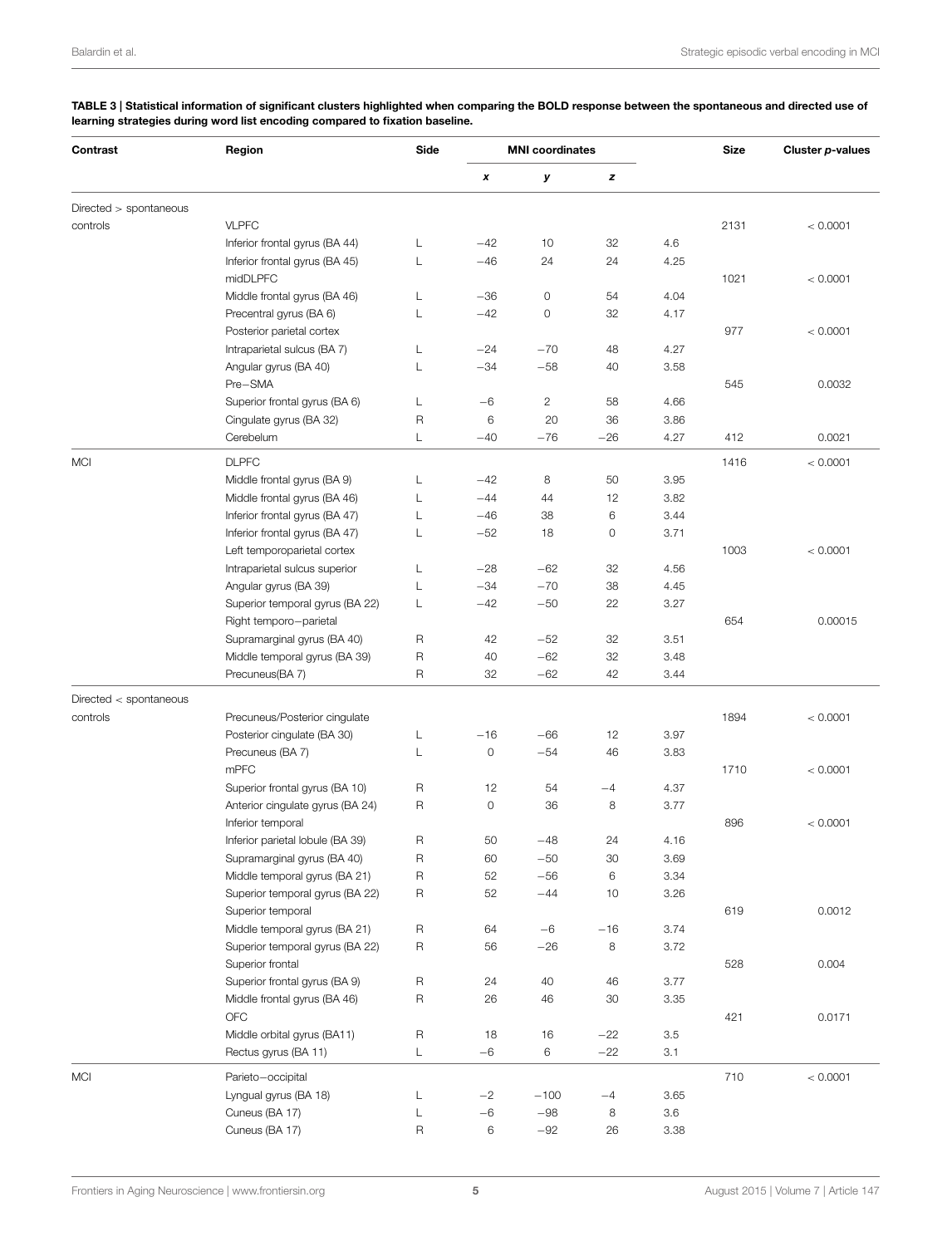

<span id="page-5-0"></span>inferior parietal cortex and infero-lateral temporal cortex, and posterior cingulate/precuneous cortex only in the control group. In the MCI group, deactivation was observed only in a small cluster located in the parieto-occipital cortex.

#### Different Patterns of Activation/Deactivation Related to Changes in the Application of the Semantic Encoding Strategy Across Sessions Between Groups

In order to identify brain regions that exhibited different activation/deactivation patterns during encoding with explicit instructions to apply the semantic organizational strategy relative compared to unconstraint encoding session in MCI relative to controls, the interaction group  $\times$  session were examined at the whole-brain level. A significant interaction was observed in two clusters: mPFC, extending to the anterior cingulate (peak voxel MNI coordinate 2 68 8,  $Z = 4.13$ , cluster p-value corrected = 0.016), and in the right superior frontal gyrus, extending to the middle frontal gyrus (peak voxel MNI coordinate 36 32 44,  $Z = 3.46$ , cluster p-value corrected = 0.003). Plots showing the mean magnitude estimates of activity in the significant clusters for each session indicate the nature of the interaction effects, showing that only controls, but not MCI patients, exhibited a significant modulation (i.e., significant deactivation) of the mMPFC function in response to the explicit orientation to apply the encoding strategy. In the right superior frontal gyrus, group level differences followed a "cross-over" pattern, such that in controls, activation decreased after the guided use of the semantic clustering, while patients showed increased activation. The interaction remained similar after controlling for behavioral differences in word recall between groups (**[Figure 2](#page-6-0)**).

## Relationship Between Changes in Strategy-based Verbal Learning Behavior and Brain Activation

Given the observed group-related differences associated with the directed use of the encoding strategy in brain activation and deactivation in core regions of the cognitive control and the default-mode networks during the word list encoding task, we examined if individual changes in the fMRI BOLD signal between sessions (directed—spontaneous) in these regions would be differently associated with changes in strategic performance in controls and MCIs. A significant group by strategy interaction was observed in a cluster located in the OFC, extending to the mPFC and anterior cingulate (peak voxel MNI coordinate 4 18-16 in the rectus gyrus;  $z = 3.58$ ; cluster p-value  $corrected = 0.0429$ . Scatter plots of changes in BOLD signal between sessions against changes in strategy use for this region revealed a strong negative correlation in controls, such that higher performer participants exhibited the greatest decrease in activation ( $r = -0.734$ ), whereas in MCIs, higher performer participants exhibited the greatest increase in activation from the spontaneous to the directed session ( $r = 0.339$ ) (**[Figure 3](#page-6-1)**).

# **Discussion**

In the current study, we examined differences in fMRI brain activation and deactivation related to semantic strategy application during verbal memory encoding in MCI and HC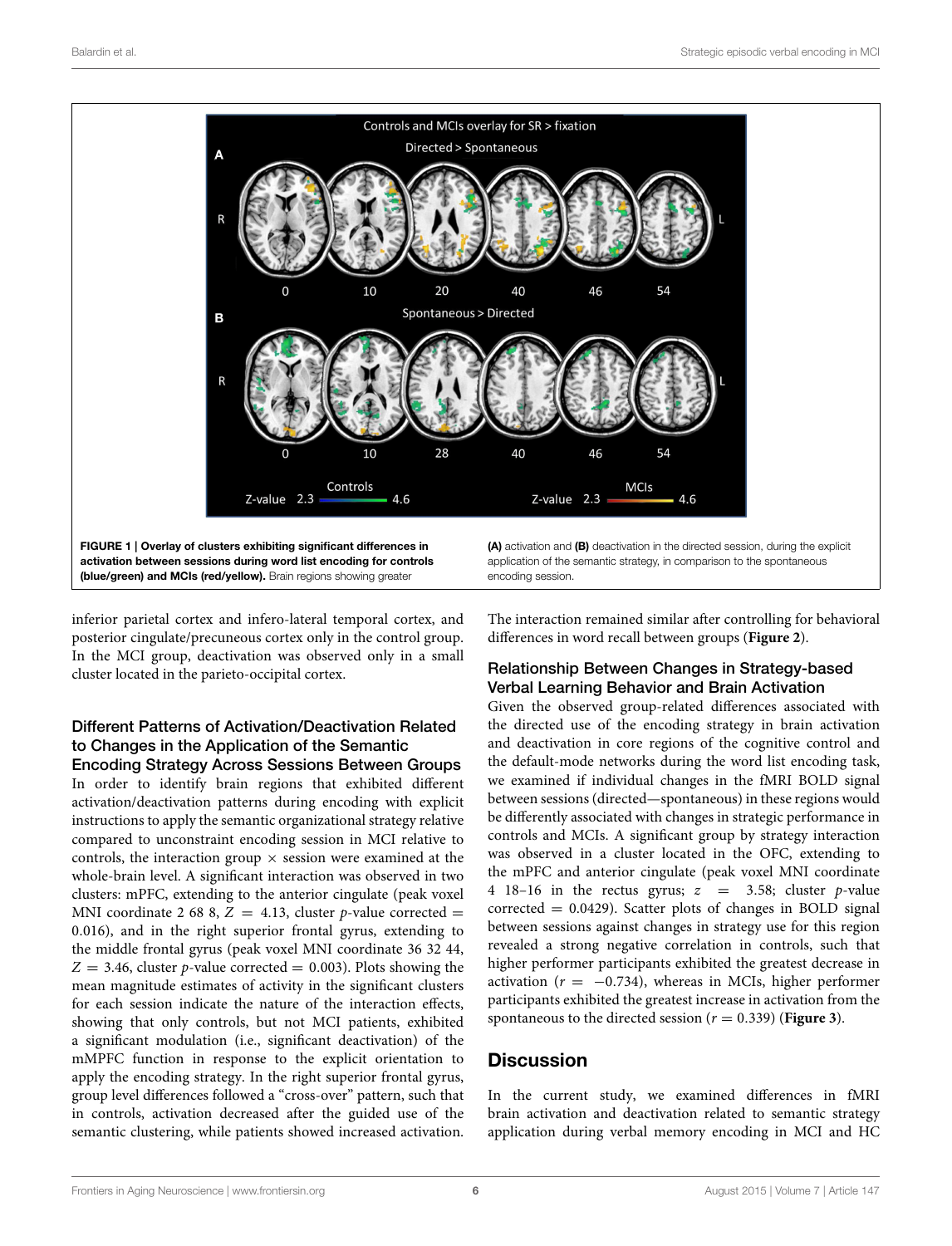

<span id="page-6-0"></span>

activation.

subjects. As expected from prior reports on episodic memory performance in subjects at risk for dementia [\(Ribeiro et al., 2007;](#page-9-5) [Hudon et al., 2011\)](#page-8-16), free recall scores of the MCI group were worse than that of the control group when using self-initiated encoding strategies. However, the explicit guidance to apply the semantic strategy improved the verbal memory performance of the MCI group to the same level exhibited by control subjects when using self-initiated strategies. Improvements in verbal

<span id="page-6-1"></span>application of the encoding strategy in the OFC. In controls, greater

learning due to the application of the strategy were able to reverse MCI recall deficits to baseline controls level, which is consistent with previous findings showing that MCI can benefit from environmental support or cognitive training to reduce memory impairment [\(Simon et al., 2012\)](#page-9-13).

Results from the fMRI analysis revealed that after the explicit orientation to apply the verbal learning strategy, greater recruitment of frontoparietal network regions, including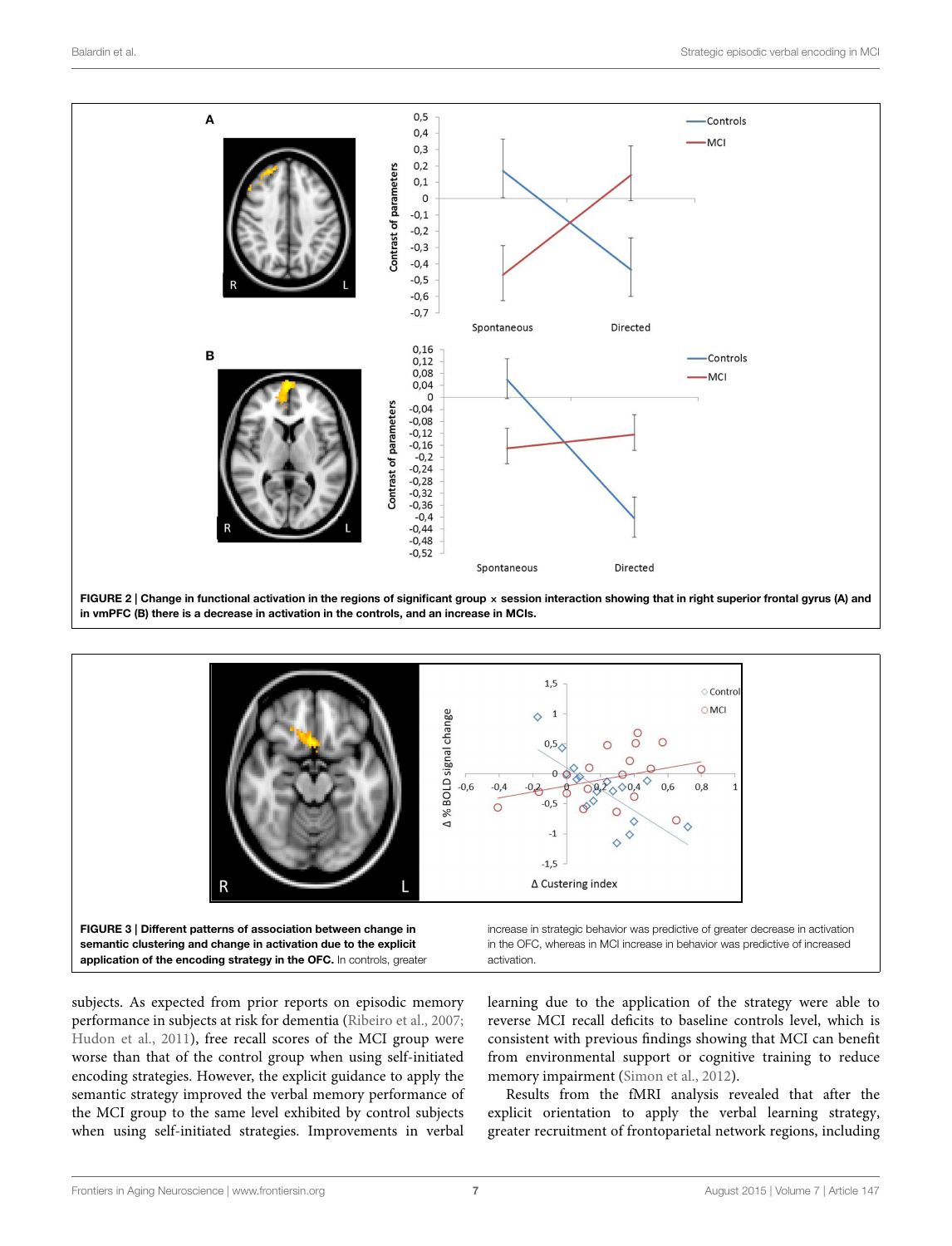portions of the left DLPFC, VLPFC, were observed in both MCI and control groups in relation to the unconstrained encoding condition, as expected. The initial prediction of overrecruitment of portions of the DLPFC and within the IPS in MCI reflecting possible compensation mechanisms due to increased cognitive demand to perform the task was not confirmed. Groupdifferences in functional deactivations, however, were observed in the vmPFC and in the right superior frontal gyrus, related to the absence of modulation in the activity of the vmPFC, along with a lack of suppression of the right superior frontal gyrus in MCI. A different association between improvement in strategy use and session-related changes in activation of the medial OFC between groups was also confirmed. As previously stated (Savage et al., [2001\)](#page-9-9), participants' increased use of semantic organization strategies due to explicit orientation allowed them to monitor, update and manipulate the studied words as they mentally regrouped related words together to subsequent recall them. The increased recruitment of regions of the frontoparietal network in response to increases in strategy use during intentional episodic encoding observed in our study is consistent with findings from previous intervention studies examining the effects of memory strategy training protocols in brain activation in MCI and controls during encoding and retrieval of word lists and face-name associations [\(Belleville et al., 2011;](#page-8-9) [Hampstead et al.,](#page-8-10) [2011\)](#page-8-10).

In fMRI studies, increases in activation with the development of a new strategy acquired by learning are often thought to reflect recruitment of additional cortical units, seen as strengthening of BOLD response within brain regions [\(Poldrack, 2000\)](#page-9-14). In this context, increased activation of the frontoparietal network can be considered as an evidence of redistribution or functional reorganization of brain activation [\(Kelly and Garavan, 2005;](#page-9-15) [Bor and Owen, 2007\)](#page-8-17). However, it has also been proposed that practice improvements in applying previously learned strategies that involve organization and "chunking" (i.e., organization of small pieces of information together) also results in increased frontoparietal activation, even when task demands decrease while using these strategies [\(Bor and Owen, 2007\)](#page-8-17). In light of these proposals, the cognitive mechanisms underlying the observed increases in frontoparietal recruitment with increases in strategy use in our study might reflect a combination of greater skill in applying a previously learned strategy, particularly in controls, and the engagement of a new strategy, especially in MCI.

Improvements in strategy application and memory performance were represented by different activation changes in the mPFC and in the right superior frontal gyrus responses between groups. These activations did not appear to be exclusively related to performance differences between groups, as we controlled for free recall scores in our fMRI analyses.

While controls clearly suppressed the responses of mPFC and of the right superior frontal gyrus during encoding after the explicit orientation to apply the semantic strategy, MCI subjects exhibited a pattern of less deactivation in these regions. Similar results were reported by the memory training study above cited [\(Belleville et al., 2011\)](#page-8-9), but they did not directly compared the amount of training-related deactivations between MCI and controls. In the context of task induced deactivation studies, these two regions, along with the posterior cingulate and medial parietal regions and the inferior parietal lobule, have been consistently reported as nodes of the DMN of the brain [\(Toro et al., 2008\)](#page-9-16). Although the DMN was originally proposed as a set of regions that exhibited greater blood flow or BOLD signal during baseline rest or fixation conditions than during task performance, subsequent studies demonstrated similar patterns of results when tasks with different cognitive demands were contrasted [\(Raichle et al., 2001\)](#page-9-17). Recent studies have shown, for example, that mPFC activity is greater during performance of a relatively easy 0-back task than a 2-back working memory task [\(Leech et al., 2011\)](#page-9-18), and that suppressing activity in DMN regions during working memory encoding was predictive of subsequent better performance [\(Anticevic et al., 2010\)](#page-8-18). In our study, when an increased working memory demand was imposed by the direct application of the encoding strategy, controls exhibited a suppression of these regions (i.e., less activation), but not the MCI patients. Similar findings were recently reported in MCI during a graded working memory paradigm [\(Papma et al., 2014\)](#page-9-19). It has been suggested that DMN deactivation is progressively disrupted along the continuum from normal aging to MCI and AD, with increased impairment in subjects at risk for AD, such as APOE4 genotype carriers [\(Pihlajamäki and Sperling, 2009\)](#page-9-20). In this context, the pattern of results in the present study suggests that MCI may be less efficient than controls in processing external task-irrelevant information during encoding, suffering in a great extent the effects of distraction.

An alternative interpretation for the different pattern of results between our groups came from evidence suggesting that when performance of a task improves after learning or practice due to better application of strategies, task becomes less effortful and demands on executive control processes are reduced [\(Jonides,](#page-9-21) [2004\)](#page-9-21). This reduction in executive control can lead to a reduction of activation that is correlated with better performance [\(Poldrack,](#page-9-14) [2000\)](#page-9-14). In the present study, greater reductions in activation on a region encompassing the OFC, extending to the mPFC and the anterior cingulate were strongly predicted by greater increases in strategic performance in controls, supporting a possible automaticity hypothesis.

The results of our study should be interpreted in the context of some potential limitations. The MCI diagnosis was performed based on cross-sectional neuropsychological data rather than on longitudinal subject-by-subject objective evidence of progressive memory loss, and so it is not possible to completely rule out the possibility that patients defined on the basis of their clinical profile belong to different subgroups and different points of a severity continuum. It must also be acknowledged that the ability to discriminate changes in activity that represent differences in cognitive function from those that represent physiological change due to a MCI diagnosis is a challenge for fMRI research, especially since neurovascular coupling processes may change with age or disease risk [\(D'Esposito et al., 2003\)](#page-8-19). We attempted to decrease the possibility of confounding compromised vascular responses with changes in cognitive processing by excluding individuals with cerebrovascular disease and matching groups on qualitative measures of cerebrovascular integrity (e.g., white matter hyperintensities). Moreover, although we observed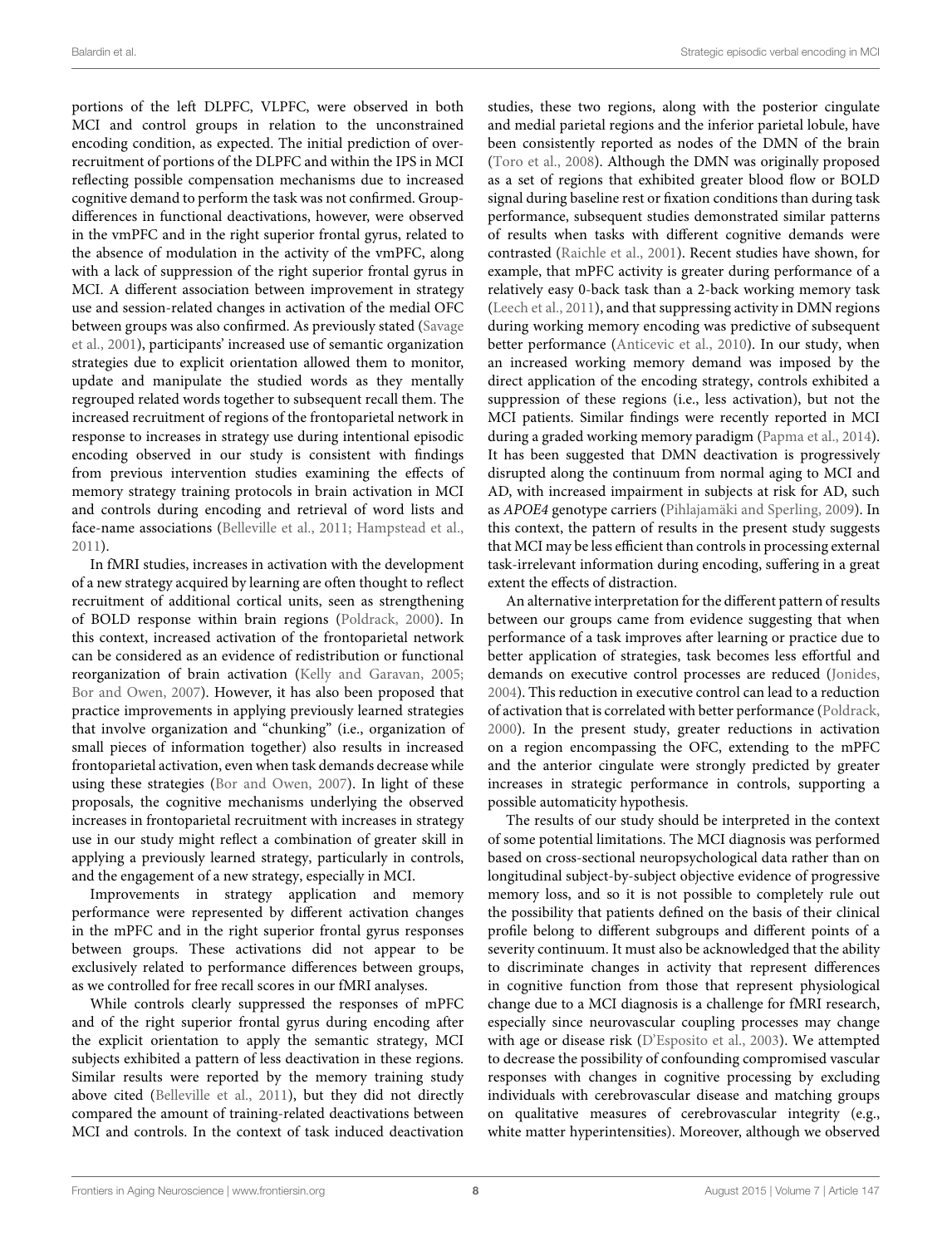improvement in recall performance after the directed strategy application in MCI, it is possible that the relative limited stimulus exposure time (e.g., one word per 2 s) may have constraint the use of spontaneous mnemonic strategies by these participants [\(Hampstead et al., 2014\)](#page-8-20). Present findings also require further replication in the context of an independent control group to ensure that the observed brain changes associated with the greater use of the encoding strategy are not solely due to repetition effects.

In sum, the results of our study extend the existing literature on differential cognitive processing and neural recruitment in MCI during performance on episodic memory encoding tasks. The novel contributions of our study involved an assessment of the neural correlates of strategic processes employed during encoding of episodic memory in this population. Examining differences in the patterns of deactivation during verbal encoding with increased strategic processing, we found that MCI patients failed to show modulation of activation in mPFC and less deactivation in the right superior frontal gyrus compared to normal controls. Such different pattern of responses may reflect changes in the set of cognitive processes, particularly executive functions, adopted during verbal memory encoding between normal aging and MCI.

## References

- <span id="page-8-0"></span>Albert, M. S., DeKosky, S. T., Dickson, D., Dubois, B., Feldman, H. H., Fox, N. C., et al. (2011). The diagnosis of mild cognitive impairment due to Alzheimer's disease: recommendations from the national institute on agingalzheimer's association workgroups on diagnostic guidelines for alzheimer's disease. Alzheimers Dement. 7, 270–279. doi: 10.1016/j.jalz.2011.03.008
- <span id="page-8-18"></span>Anticevic, A., Repovs, G., Shulman, G. L., and Barch, D. M. (2010). When less is more: TPJ and default network deactivation during encoding predicts working memory performance. Neuroimage 49, 2638–2648. doi: 10.1016/j.neuroimage.2009.11.008
- <span id="page-8-9"></span>Belleville, S., Clément, F., Mellah, S., Gilbert, B., Fontaine, F., and Gauthier, S. (2011). Training-related brain plasticity in subjects at risk of developing Alzheimer's disease. Brain 134(Pt 6), 1623–1634. doi: 10.1093/brain/ awr037
- <span id="page-8-17"></span>Bor, D., and Owen, A. M. (2007). A common prefrontal-parietal network for mnemonic and mathematical recoding strategies within working memory. Cereb. Cortex 17, 778–786. doi: 10.1093/cercor/bhk035
- <span id="page-8-11"></span>Brucki, S. M., Nitrini, R., Caramelli, P., Bertolucci, P. H., and Okamoto, I. H. (2003). [Suggestions for utilization of the mini-mental state examination in Brazil]. Arq. Neuropsiquiatr. 61, 777–781. doi: 10.1590/S0004-282X2003000500014
- <span id="page-8-6"></span>Buckner, R. L., Andrews-Hanna, J. R., and Schacter, D. L. (2008). The brain's default network: anatomy, function, and relevance to disease. Ann. N.Y. Acad. Sci. 1124, 1–38. doi: 10.1196/annals.1440.011
- <span id="page-8-5"></span>Clément, F., and Belleville, S. (2010). Compensation and disease severity on the memory-related activations in mild cognitive impairment. Biol. Psychiatry 68, 894–902. doi: 10.1016/j.biopsych.2010.02.004
- <span id="page-8-19"></span>D'Esposito, M., Deouell, L. Y., and Gazzaley, A. (2003). Alterations in the BOLD fMRI signal with ageing and disease: a challenge for neuroimaging. Nat. Rev. Neurosci. 4, 863–872. doi: 10.1038/nrn1246
- <span id="page-8-4"></span>Dannhauser, T. M., Shergill, S. S., Stevens, T., Lee, L., Seal, M., Walker, R. W. H., et al. (2008). An fMRI Study of verbal episodic memory encoding in amnestic mild cognitive impairment. Cortex 44, 869–880. doi: 10.1016/j.cortex.2007.04.005
- <span id="page-8-12"></span>Delis, D. C., Freeland, J., Kramer, J. H., and Kaplan, E. (1998). Integrating clinical assessment with cognitive neuroscience: construct validation of the California

## Acknowledgments

We are grateful to those who agreed to be scanned and who gave their time so generously to this study. This work was supported by grants 2005/56464-9, São Paulo Research Foundation (FAPESP) to EA, and MCT/CNPq N 14/2009 to EM. JB is recipient of FAPESP fellowship (2009/09924-5).

## Supplementary Material

The Supplementary Material for this article can be found [online at: http://journal.frontiersin.org/article/10.3389/fnagi.](http://journal.frontiersin.org/article/10.3389/fnagi.2015.00147) 2015.00147

<span id="page-8-15"></span>Supplementary Material Figure S1 | Mean contrast of parameter estimates (SR > Rest) and standard errors for the comparison Directed < Spontaneous in the control group in clusters encompassing the precuneus, mPFC, and inferior temporal cortex. The MCI group exhibited significant deactivation between sessions only in the parietal-occipital cluster (indicated with an asterisk).

<span id="page-8-14"></span>Supplementary Material Table S1 | Recognition performance on the fMRI paradigm. Results are expressed as mean (SE).

Verbal Learning Test. J. Consult. Clin. Psychol. 56, 123–130. doi: 10.1037/0022- 006X.56.1.123

- <span id="page-8-2"></span>Dickerson, B. C., and Sperling, R. A. (2008). Functional abnormalities of the medial temporal lobe memory system in mild cognitive impairment and Alzheimer's disease: insights from functional MRI studies. Neuropsychologia 46, 1624–1635. doi: 10.1016/j.neuropsychologia.2007.11.030
- <span id="page-8-13"></span>Fazekas, F., Chawluk, J. B., Alavi, A., Hurtig, H. I., and Zimmerman, R. A. (1987). MR signal abnormalities at 1.5 T in Alzheimer's dementia and normal aging. Am. J. Roentgenol. 149, 351–356. doi: 10.2214/ajr.149.2.351
- <span id="page-8-7"></span>Fernandes, M. A., and Grady, C. (2008). Age differences in susceptibility to memory interference during recall of categorizable but not unrelated word lists. Exp. Aging Res. 34, 297–322. doi: 10.1080/03610730802273860
- <span id="page-8-3"></span>Hämäläinen, A., Pihlajamäki, M., Tanila, H., Hänninen, T., Niskanen, E., Tervo, S., et al. (2007). Increased fMRI responses during encoding in mild cognitive impairment. Neurobiol. Aging 28, 1889–1903. doi: 10.1016/j.neurobiolaging.2006.08.008
- <span id="page-8-20"></span>Hampstead, B. M., Gillis, M. M., and Stringer, A. Y. (2014). Cognitive rehabilitation of memory for mild cognitive impairment: a methodological review and model for future research. J. Int. Neuropsychol. Soc. 20, 135–151. doi: 10.1017/S1355617713001306
- <span id="page-8-10"></span>Hampstead, B. M., Stringer, A. Y., Stilla, R. F., Deshpande, G., Hu, X., Moore, A. B., et al. (2011). Activation and effective connectivity changes following explicit-memory training for face-name pairs in patients with mild cognitive impairment: a pilot study. Neurorehabil. Neural Repair 25, 210–222. doi: 10.1177/1545968310382424
- <span id="page-8-16"></span>Hudon, C., Villeneuve, S., and Belleville, S. (2011). The effect of semantic orientation at encoding on free-recall performance in amnestic mild cognitive impairment and probable Alzheimer's disease. J. Clin. Exp. Neuropsychol. 33, 631–638. doi: 10.1080/13803395.2010.547663
- <span id="page-8-8"></span>Hutchens, R. L., Kinsella, G. J., Ong, B., Pike, K. E., Parsons, S., Storey, E., Ames, D., et al. (2012). Knowledge and use of memory strategies in amnestic mild cognitive impairment. Psychol. Aging 27, 768–777. doi: 10.1037/ a0026256
- <span id="page-8-1"></span>Jak, A. J., Bondi, M. W., Delano-Wood, L., Wierenga, C., Corey-Bloom, J., Salmon, D. P., et al. (2009). Quantification of five neuropsychological approaches to defining mild cognitive impairment. Am. J. Geriatr. Psychiatry 17, 368–375. doi: 10.1097/JGP.0b013e31819431d5